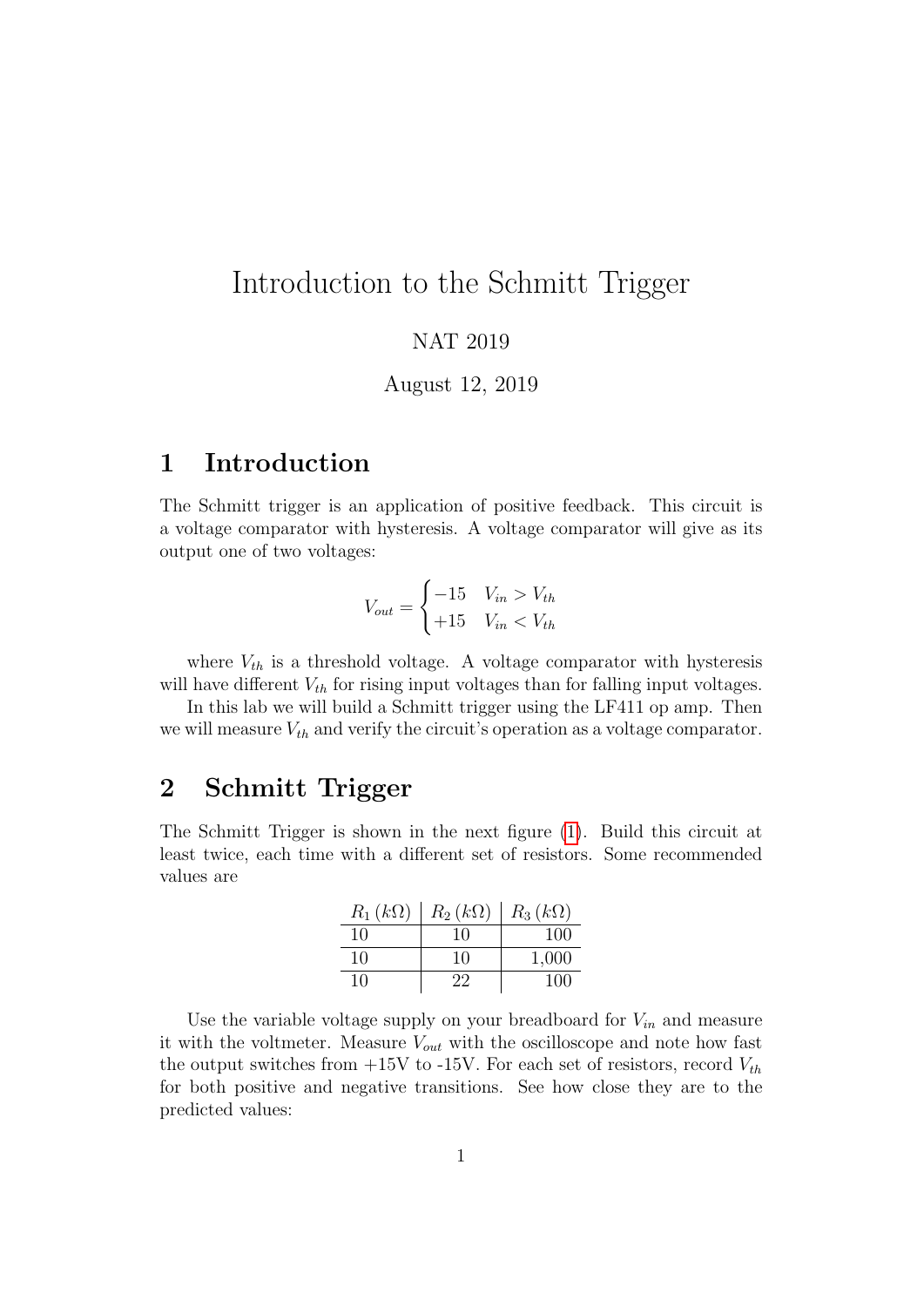<span id="page-1-0"></span>

Schmitt trigger circuit

$$
V_{th} = \frac{R_1||R_2||R_3}{R_2}V_{bb} + \frac{R_1||R_2||R_3}{R_3}V_{out}
$$

Refer to section [4](#page-2-0) for the derivation of this expression. Draw the measured voltages on a  $V_{out}$  versus  $V_{in}$  curve showing the hysteresis loop. (Make a separate drawing for each set of resistors).

Apply a sine wave or a triangle wave to the input and note the output. Compare the transition points to the threshold voltages you measured earlier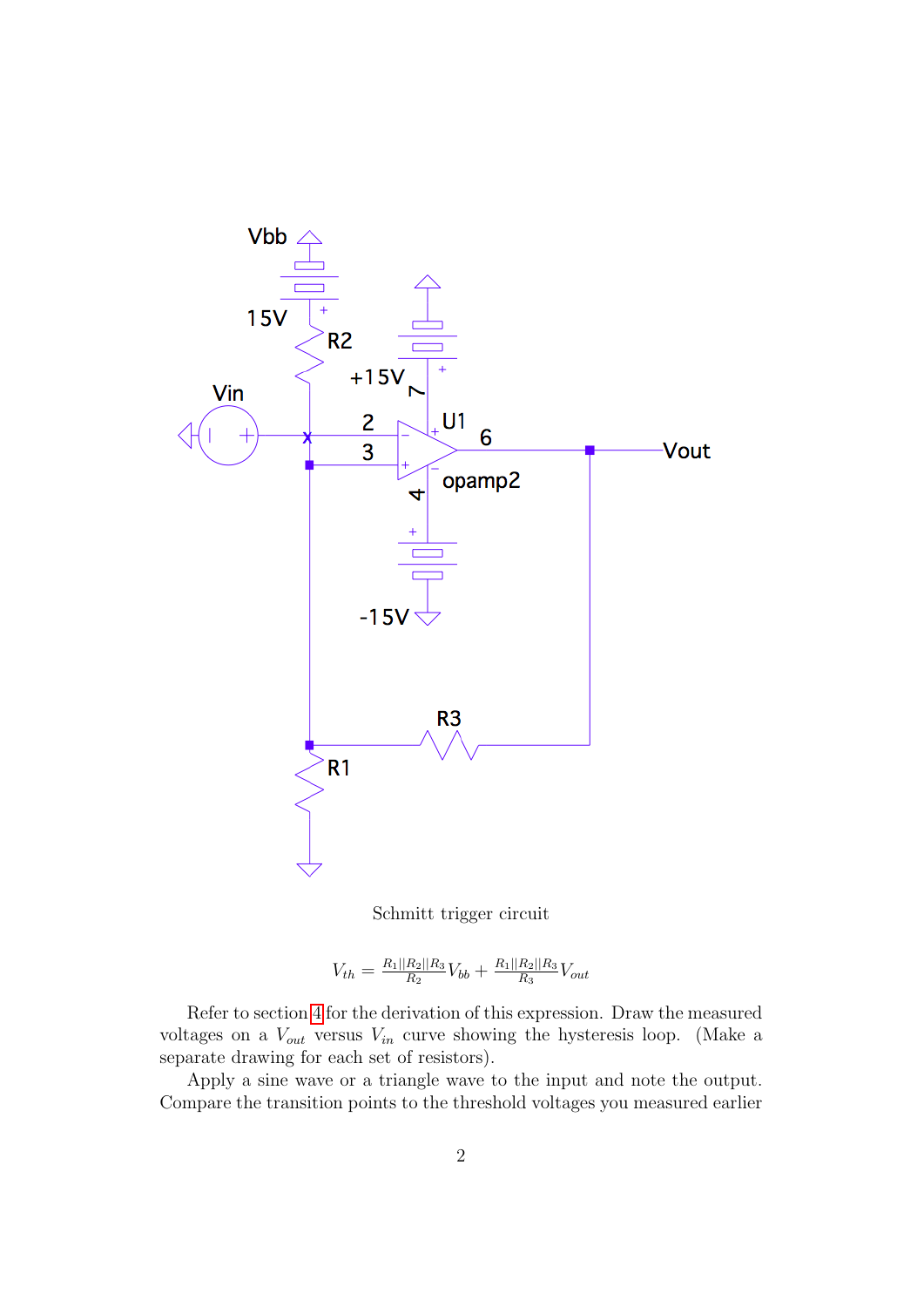with the voltmeter.

# 3 Simulated Noisy Source

To see how a Schmitt trigger might be useful, we will construct a source with some fake noise introduced into it. The following figure shows how to do this using two sine waves and a second op amp, used as a summing amplifier. Build this circuit and use it as the input to your Schmitt trigger. Regard the 1kHz sine wave as the 'signal' and the 10kHz sine wave as the 'noise.' Try to determine approximately how much hysteresis is required to filter out a given amount of noise [\(2\)](#page-2-1).

<span id="page-2-1"></span>

Noisy source circuit

# <span id="page-2-0"></span>4 Schmitt Trigger Derivation

A 2-minute summary of an ideal op amp is given below:

- They are differential amplifiers that amplify the difference between the non-inverting (+) and inverting (-) inputs  $[V_{out} = A (V_{+} - V_{-})]$ .
- In the ideal case, the gain is infinite  $(A = \infty)$  so the voltage between the non-inverting and inverting leads is 0.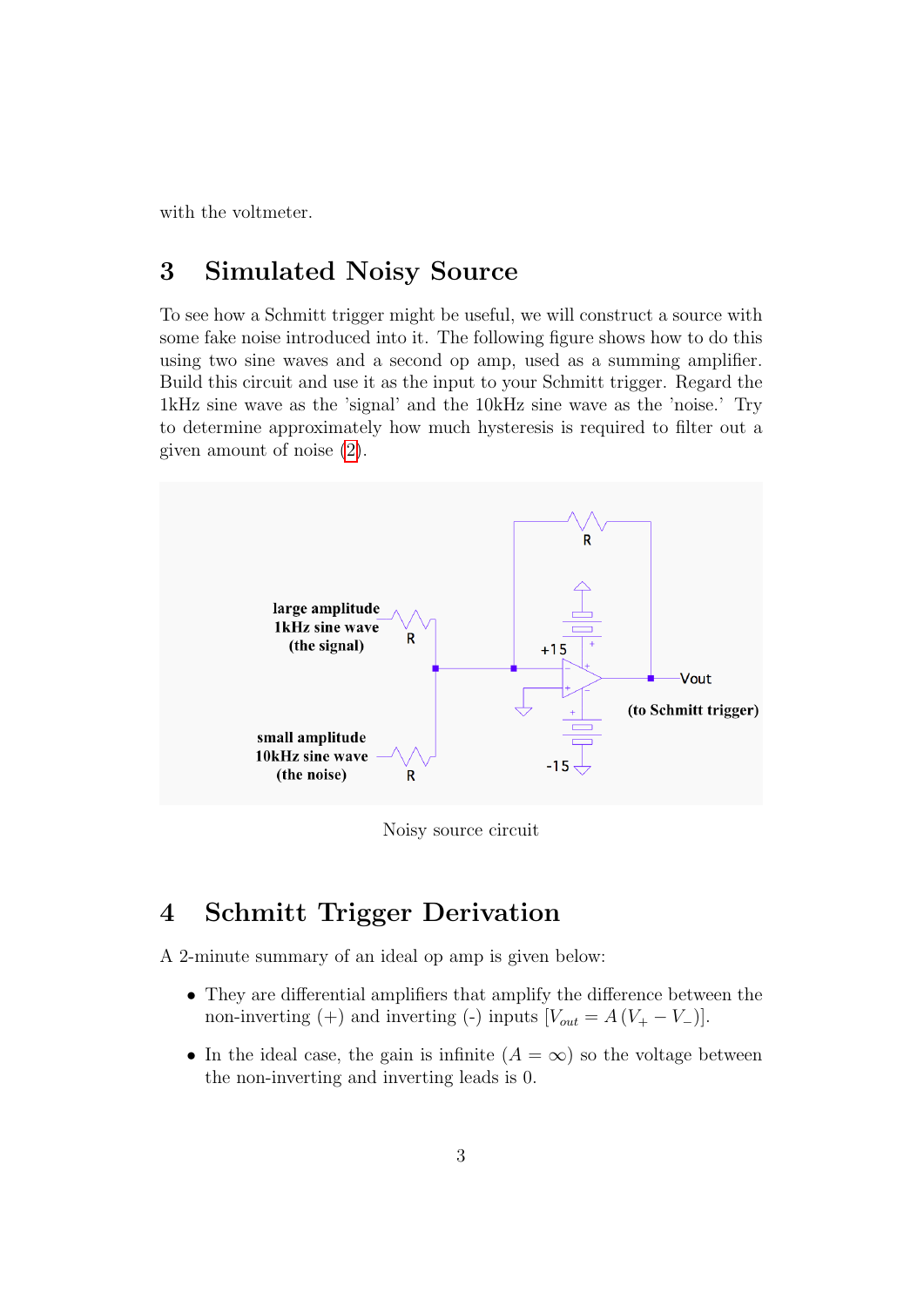- The input impedance of the inverting and non-inverting inputs is infinite so there is no current that runs into the op amp
- The output impedance is 0 (no voltage drop at the output of the op amp)

With this in mind, we can solve for the output voltage of the Schmitt trigger by setting up a system of equations and solving for  $V_{out}$ .

First, let's set up the following scheme for the nodes of interest:



Schmitt trigger with currents marked

$$
i_1 = i_2 + i_3 \tag{1}
$$

$$
V_{out} = i_3 R_3 + i_1 R_1 \tag{2}
$$

$$
V_{bb} = i_2 R_2 + i_1 R_1 \tag{3}
$$

This produces a system of equations that can be row reduced:

|             | l9          | $\iota$ 3 |                |
|-------------|-------------|-----------|----------------|
|             |             |           |                |
| $R_1$       | ( )         | $R_{3}$   | $V_{out}$      |
| $R_{\rm 1}$ | $\rm P_{2}$ | ( )       | b <sup>2</sup> |